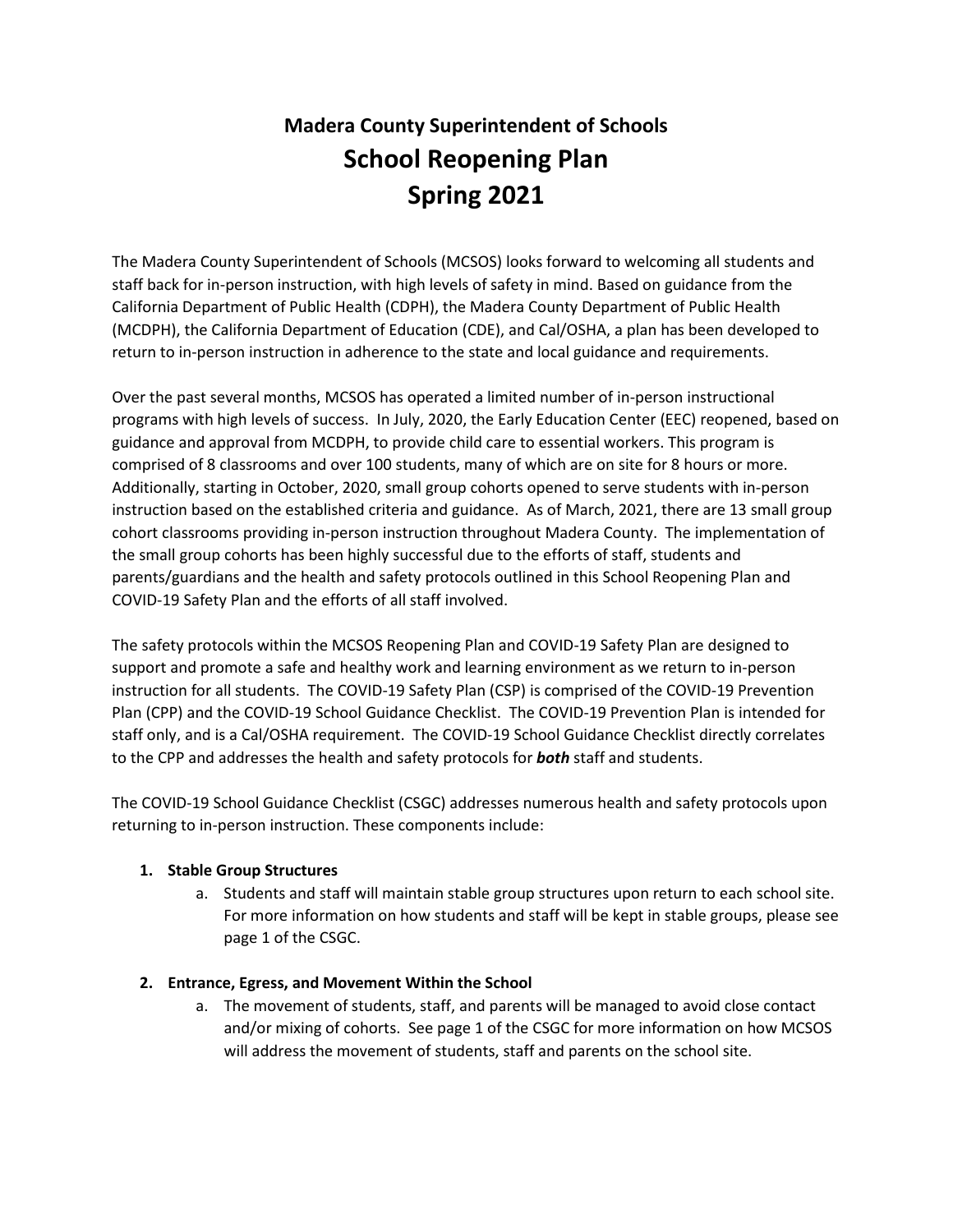## **3. Face Coverings and Other Essential Protective Gear**

a. MCSOS requires all staff, students, parents, and visitors (which is very limited) to wear face masks and adheres to the CDPH guidance on face coverings and other essential gear. See pages 1-3 of the CSGC for a description of the personal protection equipment (PPE) required and provided by MCSOS.

## **4. Health Screening for Students and Staff**

a. All staff and students will be required to conduct a daily wellness check prior to the start of each school day. Students will be screened for COVID-19 related symptoms, including a temperature check, prior to onboarding the bus or arriving to the classroom. Anyone who is unable to pass the screening will not be permitted to enter the site. Staff and students who become ill with symptoms related to COVID-19 during the school day will be isolated and sent home immediately. For a complete description of the screening protocols for students and staff, see pages 3-4 of the CSGC.

## **5. Healthy Hygiene Practices**

a. Healthy hygiene includes access to handwashing stations and hand sanitizer, and routines established to promote frequent handwashing and hand sanitation. For a complete description of the healthy hygiene practices for students and staff, see pages 4-5 of the CSGC.

## **6. Identification and Tracing of Contacts**

a. When there is a confirmed case of COVID-19, there are prescribed actions designated and trained staff will take to address the situation. These actions include instructions for isolation to staff or student with COVID-19, contract tracing notifications and quarantine information, the submission of information to the local public health officer and the statewide system, School Portal for Outbreak Tracking (SPOT). For a complete description of the identification and contact tracing protocols for a confirmed case of COVID-19, see page 5 of the CSGC.

## **7. Physical Distancing**

a. Space and routines will be arranged in a manner that promotes physical distancing. Due to the number of students in each classroom served by MCSOS, a minimum of six feet physical distancing is attainable. See page 6 of the CSGC for a description of the physical distancing protocols at MCSOS sites.

#### **8. Staff Training and Family Education**

a. See page 7-8 of the CSGC for a description of the trainings provided to staff and families regarding the the application of the COVID-19 Safety Plan requirements and protocols.

#### **9. Testing of Staff**

a. MCSOS participates in the SISC/Quest COVID-19 Surveillance Testing program and has a partnership with MCDPH for "on-demand" testing, when an employee has symptoms related to COVID-19. When an employee has symptoms related to COVID-19 for an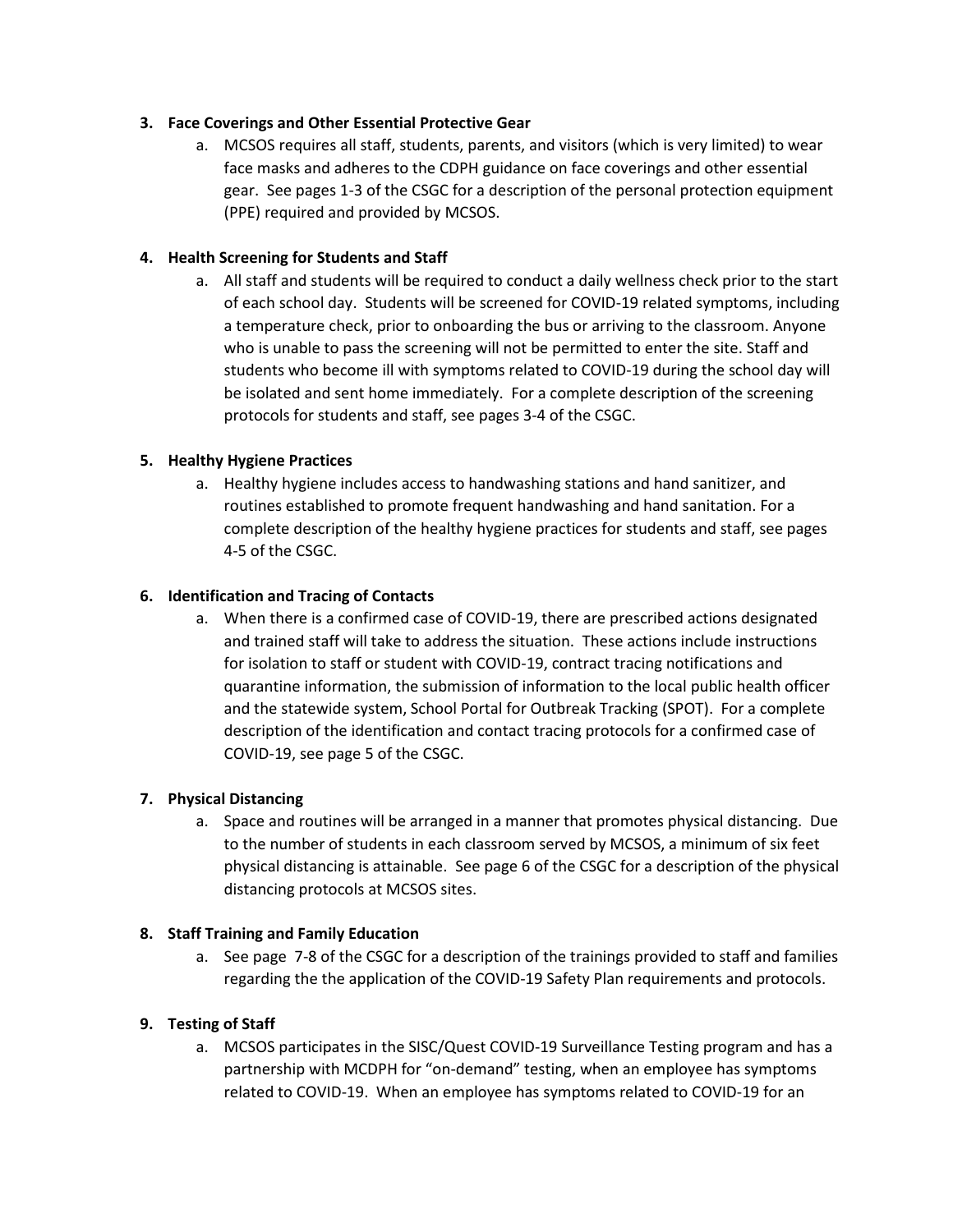unknown reason, they will be instructed to quarantine for a minimum of 10 days, pending COVID-19 test results. If an employee has symptoms related to COVID-19 and has been a close contact to an individual currently isolated for COVID-19, the employee must quarantine for a minimum of 10 days from the onset of symptoms, even with a negative COVID-19 test result. If an employee has completed the COVID-19-19 vaccine protocol, including both doses and a 14-day wait after the second dose, they do not need to quarantine due to a COVID-19 exposure. See pages 8-9 of the CSGC for information on COVID-19 testing for staff.

## **10. Testing of Students**

a. In the event a student develops symptoms related to COVID-19 for an unknown reason or cause, and it is determined a COVID-19 test is necessary, MCSOS has a partnership with MCDPH for an "on-demand" test. The student would be required to quarantine for a minimum of 10 days from the onset of symptoms, unless the COVID-19 test result is negative. If a student has symptoms related to COVID-19 and has been a close contact to an individual currently isolated for COVID-19, the student must quarantine for a minimum of 10 days from the onset of symptoms, even with a negative COVID-19 test result. See pages 8-9 of the CSGC for information on COVID-19 testing for students.

## **11. Identification and Reporting of Cases**

a. MCSOS adheres to the reporting of COVID-19 cases required by CDPH, Cal/OSHA and Self-Insured Schools of California. See page 9 of the CSGC for information on the identification and reporting protocols.

#### **12. Communication Plans**

a. When there is a confirmed case of COVID-19, and potential exposure MCSOS will notify staff, students and parents/guardians consistent with the privacy requirements maintaining Family Educational Rights and Privacy Act (FERPA). For a description of the communication protocol and example notifications, see page 10 of the CSGC.

#### **13. Ventilation**

a. Proper ventilation is an important component of the reopening plan. For information on the MCSOS operated HVAC system and ventilation protocols, see page 5 of the CSGC.

#### **14. Transportation Protocols**

a. Students transported by MCSOS will adhere to an established set of protocols including by not limited to a health screening, hand hygiene, and seating assignments. Buses will be thoroughly cleaned and disinfected, including the use of the fogger at the end of each route. See page 7 of the CSGC for a description of transportation protocols.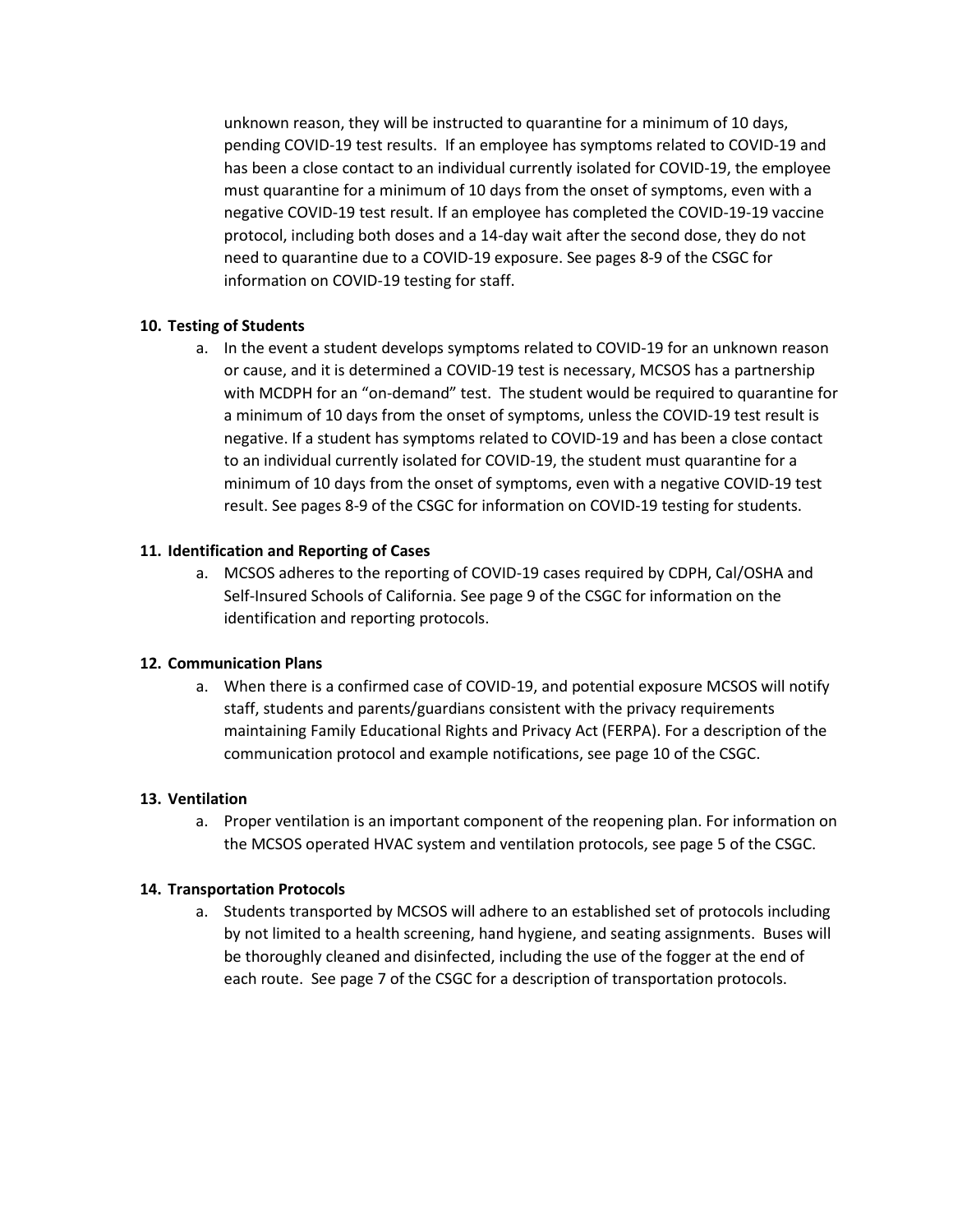As part of the reopening plan for the remainder of the 2020-21 school year, MCSOS will offer both inperson and distance learning instructional options beginning in April, 2021. The instructional program options for MCSOS operated programs and services are:

| <b>MCSOS Program/Services</b>                              | <b>In-Person Instruction</b>                                                                                                                                                                                                                                                                                                                                                                                                                                                                                                                                                                                                                                                                                                                                                                                                                                                                                                                                 | <b>Distance Learning</b>                                                                                                                                                                                                                                                                                                                                                                                                                                                                                                                                                                  |
|------------------------------------------------------------|--------------------------------------------------------------------------------------------------------------------------------------------------------------------------------------------------------------------------------------------------------------------------------------------------------------------------------------------------------------------------------------------------------------------------------------------------------------------------------------------------------------------------------------------------------------------------------------------------------------------------------------------------------------------------------------------------------------------------------------------------------------------------------------------------------------------------------------------------------------------------------------------------------------------------------------------------------------|-------------------------------------------------------------------------------------------------------------------------------------------------------------------------------------------------------------------------------------------------------------------------------------------------------------------------------------------------------------------------------------------------------------------------------------------------------------------------------------------------------------------------------------------------------------------------------------------|
| <b>Special Education Programs</b><br>and Services          | Upon reopening, students will be<br>attending in-person instruction five<br>days per week for a half day.<br>Preschool students will continue to<br>attend school four days with both a<br>morning and afternoon session as<br>needed, Monday through Thursday.<br>Students will be on campus<br>between three and four hours<br>depending on host district<br>schedule. Specific information on a<br>student's return to in-person<br>instruction will be available in the<br>parent information packet.<br>Students receiving specialized<br>services will meet separately per<br>the Individual Education Plan (IEP)<br>with their service provider during<br>their in-person day. Services will be<br>provided in either a "pull-out" or<br>"push-in" model.<br>MCSOS will work in consultation<br>with the host district to determine<br>mainstreaming opportunities and<br>schedules for students who have<br>mainstreaming written into their<br>IEP. | Students who opt to continue<br>with distance learning will have<br>simulcast instruction scheduled<br>during the morning or will be<br>scheduled for direct instruction in<br>the afternoon.<br>Students receiving specialized<br>services will continue to do so via<br>distance learning.<br>Students who are mainstreaming<br>with their typically developing<br>peers will continue to do so in a<br>distance learning format.<br>All students in distance learning<br>will continue to use MCSOS<br>technology devices including<br>hotspots as part of their learning<br>platform. |
| <b>Career and Alternative</b><br><b>Education Services</b> | Students enrolled in all<br>Independent Study classes will be<br>provided one hour of direct<br>instruction per week. All students<br>will continue to use MCSOS<br>technology devices including<br>hotspots as part of their learning<br>platform. Students will continue                                                                                                                                                                                                                                                                                                                                                                                                                                                                                                                                                                                                                                                                                   | Students enrolled in all<br>Independent Study classes will be<br>provided one hour of direct<br>instruction per week, however,<br>Students who opt to continue<br>with distance learning will have<br>scheduled Zoom meetings with<br>their teacher for direct instruction<br>and weekly packets of                                                                                                                                                                                                                                                                                       |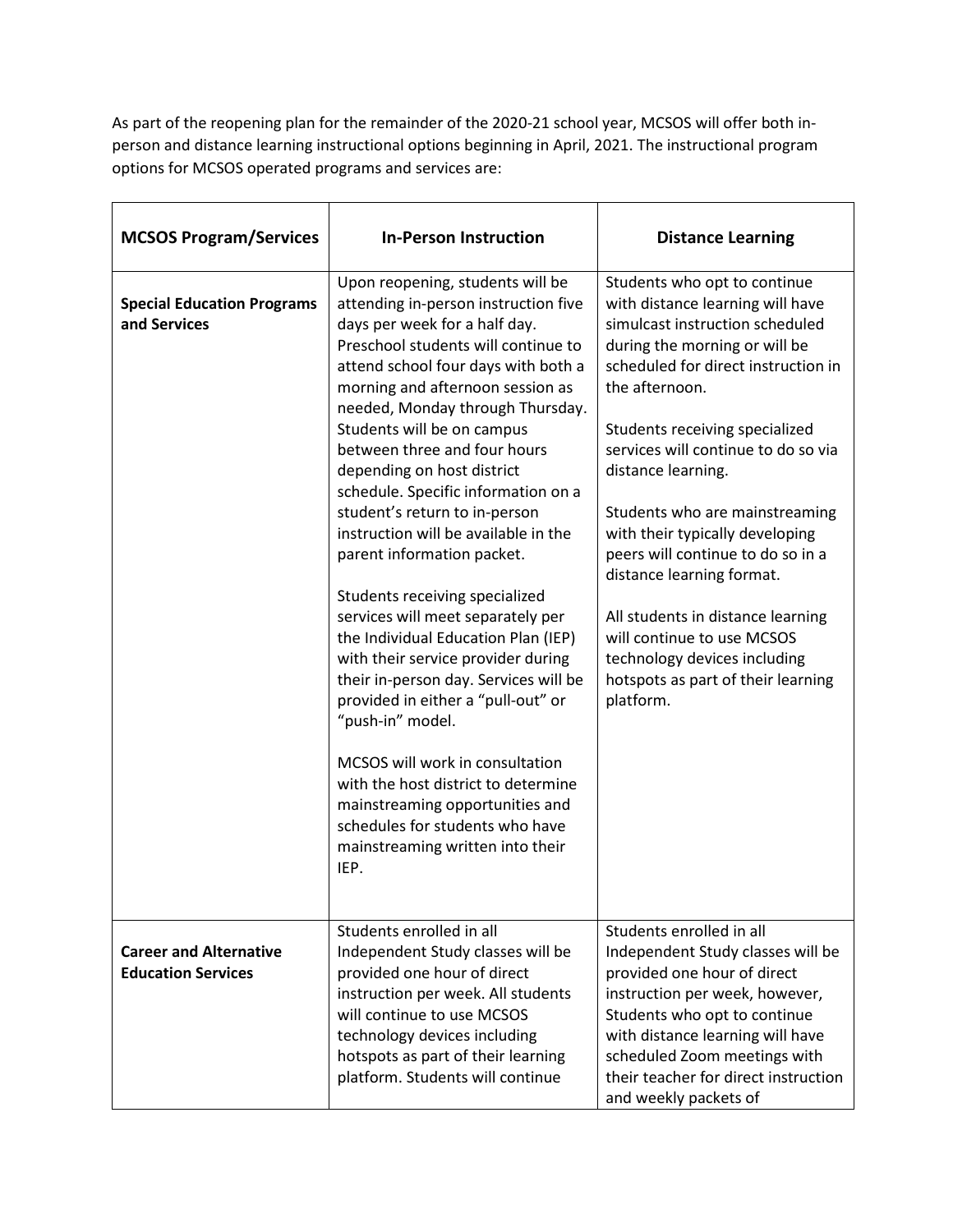| receiving weekly work packets as       | independent work will be           |
|----------------------------------------|------------------------------------|
| part of there is program.              | distributed to students            |
|                                        | appropriately. All students will   |
| Students enrolled in the Blended       | continue to use MCSOS              |
| Independent Study program for          | technology devices including       |
| Grades K-8 will meet on designated     | hotspots as part of their learning |
| days with no more than 50% of the      | platform.                          |
| class present for each session. This   |                                    |
| ensures maximum space for social       | Students receiving specialized     |
| distancing for teacher and students    | services will meet via Zoom or     |
| during the class period.               | Google Classroom at their pre-     |
|                                        | determined meeting times with      |
| Students receiving specialized         | their service providers, usually   |
| services will meet separately per      | held after their weekly            |
| their IEP with their service provider. | Independent study session.         |
| These appointments normally occur      |                                    |
| after a student's independent study    |                                    |
| class.                                 |                                    |

# **Additional Reopening Information**

# **Special Education Services:**

**Classroom Protocols:** The Gould Educational Center services students from the nine different school districts that make up Madera County in regionalized programs for students with moderated to severe disabilities. Students with identified special needs from preschool to age 22 participate in the Gould Educational Center programs. These students are served in Special Day Classes at various locations including regular education school sites and a center based educational site. In addition to their specialized academic instruction, students often receive additional designated services such as speech/language therapy, occupational therapy, deaf/hard of hearing services, services for the visually impaired, orientation and mobility services, specialized health care, behavior intervention services and adapted physical education. The MCSOS Special Day Classes typically have anywhere between 3 and 12 students.

**Instructional Materials:** Students will be provided their own individual pencil boxes with supplies such as pencils, crayons, glue, markers, scissors, etc. Any shared supplies will be sanitized between uses.

**Food and Drink Protocols**: In the event a snack or meal is served, students will maintain physical distancing. Weather permitting, students will eat outside. If they are unable to eat outside, the student will eat at their desk. The staff will be responsible for trash collection handled in a manner that upholds physical distancing and good hygiene norms. While water drinking fountains will not be available, water bottles may be brought from home or will be provided for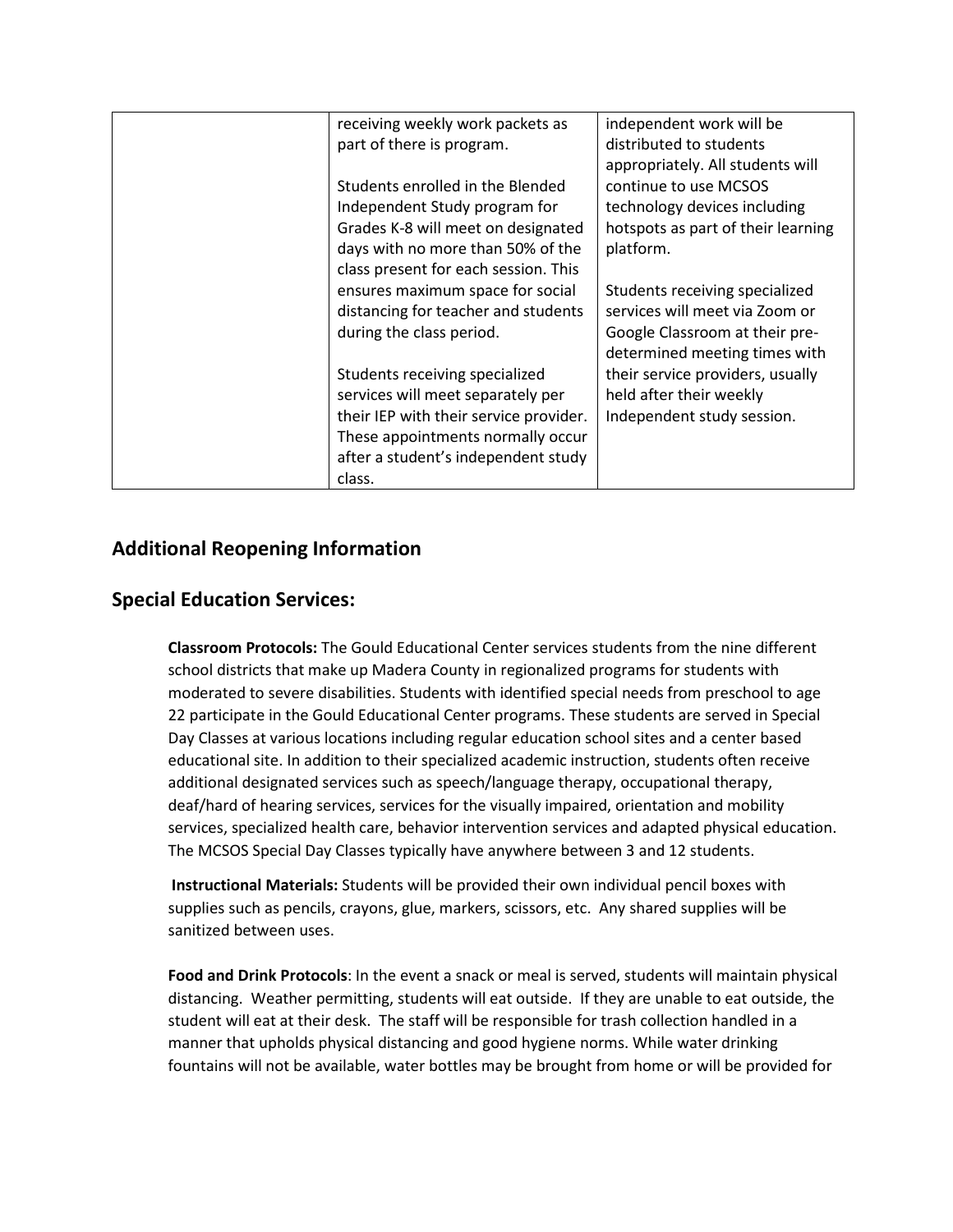students. Additionally, staff and students on integrated sites will adhere to the food and drink protocols.

**Restroom Protocols:** Students and staff are assigned restrooms to use throughout the day. Staff are to wipe down the common touch surfaces (i.e. handles, faucet, etc.) after each use. If staff are assisting a student with toileting needs, the staff member will wear appropriate PPE including gloves, a disposable gown, goggles and/or a face shield. At the end of each day, maintenance custodial staff will fog each restroom using Vindicator X.

**Maintenance Procedures:** All classrooms, common areas, and restrooms will be maintained on a daily basis to include thorough cleaning and disinfecting. These areas also include all common flat surfaces, light switches, and door handles. Student and staff restrooms will be maintained multiple times per day including fogging on at least a daily basis, or more as needed.

#### **Career and Alternative Education**

**Classroom Protocols:** Normal school days at MCIA, PTC, and PTCC have small numbers of students on campus given the nature of our programs. However, on days of blended instruction at MCIA, there may be up to 25 students at one time. Students will be taught classroom procedures that will ensure social distancing protocols and good hygiene are practiced at all times. Teachers will be responsible for cleaning surface areas in between student appointments in preparation for their next student. Each school site has established routes of ingress and egress on each campus. These routes will be instructed to all students and parents as they access the campus for the first time, and reinforced as needed throughout the rest of the year.

#### **Restroom Protocols:**

**Madera County Independent Academy (MCIA)**: Students will be on campus for both independent study appointments as well as blended instructional periods. While days of blended instruction will be split for each teacher there could be as many as 25 students on campus at any time. Teachers will have designated times for restroom breaks for students so as not to co-mingle students from within their own class or with students from other classes. Students have access to student restrooms and MCSOS maintenance personnel will disinfect restrooms 2-3 times per day.

**Pioneer Technical Center (PTC)**: Students will be on campus for individual appointments only on a daily basis and will have restrooms available to them between rooms 7 and 8 for use throughout the day. There are also restrooms available in the front office should students need these spaces as well. MCSOS maintenance personnel will disinfect restrooms 2-3 times per day.